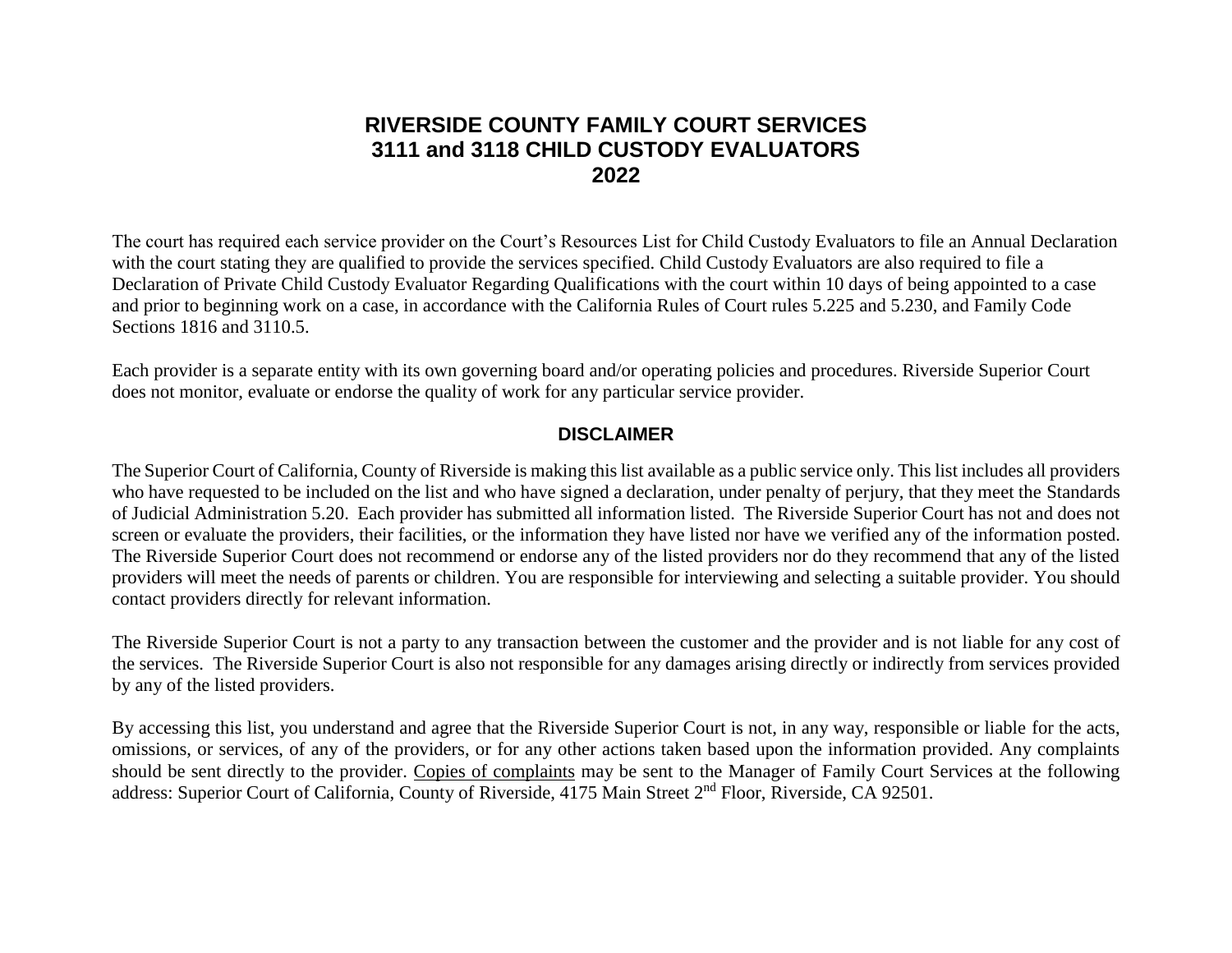| <b>Provider Information</b>                                                                                                                                    | <b>Fee Information</b>                                                                                                  | <b>Geographical Location(s)</b><br><b>Served</b>                                               | <b>Additional Information</b>                                                                                |
|----------------------------------------------------------------------------------------------------------------------------------------------------------------|-------------------------------------------------------------------------------------------------------------------------|------------------------------------------------------------------------------------------------|--------------------------------------------------------------------------------------------------------------|
| Connerley, Robert C., Ph.D.<br>7177 Brockton Avenue, Suite 331<br>Riverside, CA 92506<br>Phone: (951) 788-8810<br>Fax: (951) 788-8811                          | \$300 per hour<br>\$4,000 initial deposit<br>\$3,000 per half-day court testimony                                       | Office in Riverside; services in other<br>counties and out-of-state available                  | Dr. Connerley has provided<br>child custody evaluation<br>services to the local<br>Superior Court since 2002 |
| Funn, Nashira, LCSW<br><b>Funn Consulting Services</b><br>6328 Camelback Lane<br>Fontana, CA 92336<br>Phone: (909) 685-6224<br>Email: NashiraFunnBBU@gmail.com | \$4000 Retainer<br>\$275 per hour thereafter                                                                            | <b>Riverside County</b><br>San Bernardino County<br>Los Angeles County<br><b>Orange County</b> | All Services provided online<br>via Zoom                                                                     |
| Hinson, Krysta, LMFT<br>41700 Ivy Street, Suite B<br>Murrieta, CA 92563<br>Phone: (951) 775-9519<br>Email: Krystahinson@gmail.com                              | \$150 per hour<br>\$4,500 Retainer due at initiation of<br>evaluation. Any remaining balance<br>refunded at completion. | I am willing to travel to any location to<br>complete evaluations for parents out<br>of state. | I have been conducting<br>child custody evaluations<br>since 2004.                                           |
| Husen, Dr. James (Jim), PsyD<br>7177 Brockton Ave Suite 218.<br>Riverside, CA 92506<br>Phone: (951) 781-8985<br>Fax: (951) 781-2088<br>Email: jim@jimhusen.com | \$5,000 retainer<br>\$250 per hour<br>Unearned fees returned to parent/payee                                            | <b>Riverside County</b><br>San Bernardino County                                               | Dr. Husen practiced Family<br>Law for tow decades before<br>becoming a psychologist                          |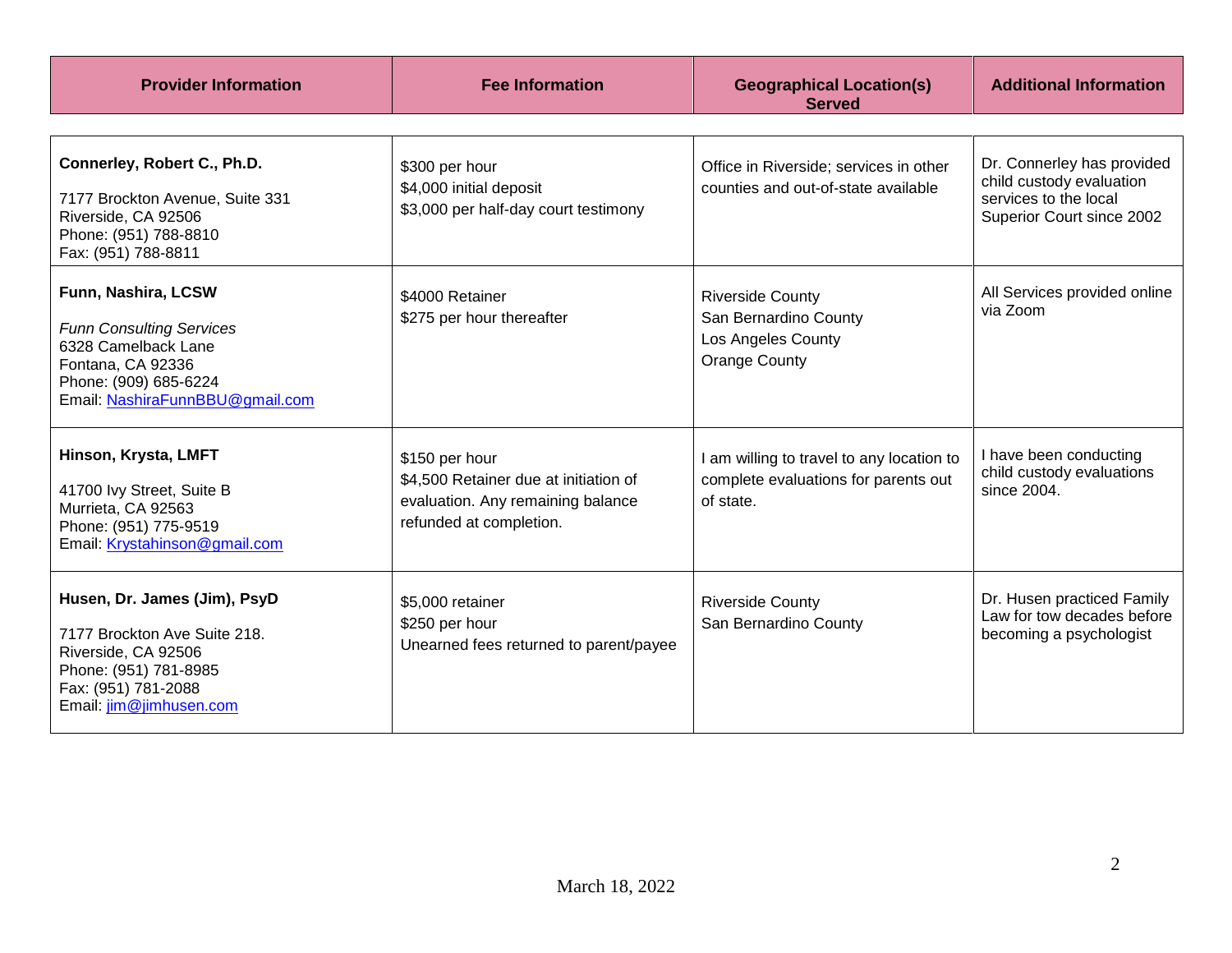| <b>Provider Information</b>                                                                                                                                                                                     | <b>Fee Information</b>                                                                                                  | <b>Geographical Location(s)</b><br><b>Served</b>                            | <b>Additional Information</b>                                                                              |
|-----------------------------------------------------------------------------------------------------------------------------------------------------------------------------------------------------------------|-------------------------------------------------------------------------------------------------------------------------|-----------------------------------------------------------------------------|------------------------------------------------------------------------------------------------------------|
| Miller, Amy, PsyD<br><b>Health Group Psychological Services</b><br>8580 Utica Ave. Suite 200<br>Rancho Cucamonga, CA 91730<br>Phone: (909) 944-1717<br>Fax: (909) 948-5199<br>Email: healthgroup@hgpsrancho.com | \$4600 initial retainer<br>\$175 Additional cost at per hour basis<br>\$6000 - \$8000 total cost range<br>approximately | Rancho Cucamonga                                                            |                                                                                                            |
| Moody, Janice L. Ph.D<br>606 E. 8th Street B<br>Corona, CA 92879<br>Phone: (951) 529-1610<br>Email: Janice5378@aol.com<br>Website: Janicemoody.vpweb.com                                                        | \$250 per hour<br>\$3,000 Initial deposit<br>\$1,250 per half-day court testimony                                       | Office in Corona; Riverside County,<br>services in other counties available |                                                                                                            |
| Moon Perez, Claudia, LMFT<br>Psychotherapy & Family Court Services<br>6700 Indiana Ste 110<br>Riverside, CA 92506<br>Phone: (951) 369-9990<br>Fax: (951) 369-9090<br>Email: office@perezmoonperez.com           | \$4,000 Retainer<br>\$250 per hour thereafter                                                                           | Riverside                                                                   | Language: any language<br>can be accommodated via<br>an in-person interpreter at<br>expense of the client. |
| Perez, Claudia Suzanne, LMFT<br>Psychotherapy & Family Court Services<br>6700 Indiana Ste 110<br>Riverside, CA 92506<br>Phone: (951) 369-9990<br>Email: office@perezmoonperez.com                               | \$4,500 retainer<br>\$250 per hour<br>3118 \$6,500 retainer<br>\$250 per hour                                           |                                                                             | Language: any language<br>can be accommodated via<br>an in-person interpreter at<br>expense of the client. |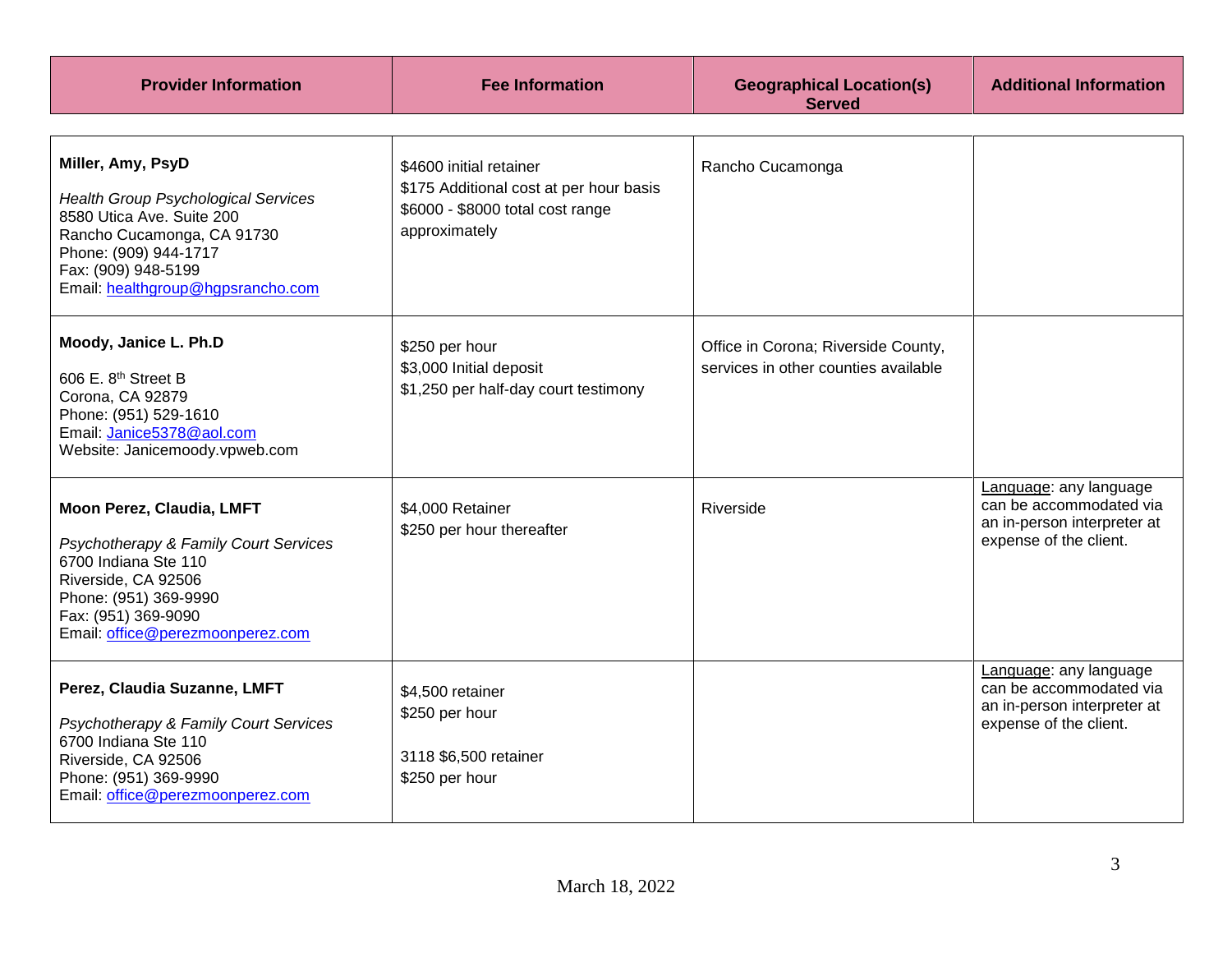| <b>Provider Information</b>                                                                                                                                                                 | <b>Fee Information</b>                             | <b>Geographical Location(s)</b><br><b>Served</b>                                                            | <b>Additional Information</b>                                                                                                                                                                         |
|---------------------------------------------------------------------------------------------------------------------------------------------------------------------------------------------|----------------------------------------------------|-------------------------------------------------------------------------------------------------------------|-------------------------------------------------------------------------------------------------------------------------------------------------------------------------------------------------------|
| Roberts, Kristina, PhD QME<br>26302 La Paz Rd. Suite 210<br>Mission Viejo, CA 92691<br>Phone: (949) 586-9848<br>Fax: (949) 586-7470<br>Email: dr.roberts2007@gmail.com                      | 3111 Evaluation: \$4500<br>3118 Evaluation: \$6000 | <b>Riverside County</b><br>San Bernardino County<br>Los Angeles County<br><b>Orange County</b><br>San Diego | Language: ASL, Spanish<br>(additional cost)<br>Relocation including<br>international, special needs<br>children, domestic violence,<br>LGBT & families, risk of<br>harm to self/others,<br>alienation |
| Rosen, Mitchell, LMFT<br>4160 Temescal Ave. #309<br>Corona, CA 92883<br>Phone: (951) 541-3158<br>Fax: (951) 246-2775<br>Email: Rosen@mrosenmft.com<br>Website: www.mrosenmft.com            | Refer to website for pricing:<br>www.mrosenmft.com | Telemedicine<br>Corona<br>Temecula                                                                          | Co-parenting/Special<br>Master/ 3190 Counseling                                                                                                                                                       |
| Shirin, Kim K., PhD<br>3436 North Verdugo Road Suite 105<br>Glendale, CA 91208<br>Phone: (877) 790-2515<br>Fax: (818) 952-6154<br>Email: drshirin@drshirin.com<br>Website: www.drshirin.com | \$4000 Retainer<br>\$300 per hour                  | <b>Riverside County</b><br>Los Angeles County<br><b>Fresno County</b><br>San Bernardino County              |                                                                                                                                                                                                       |
| Slover, Gretchen, PsyD, LMFT, MA Law<br>3910 Chapman St. Ste. I<br>Point Loma, CA 92110<br>Phone: (760) 716-5576<br>Email: drgretchenslover@gmail.com                                       | Flat fee \$6500                                    | <b>Riverside County</b><br>San Diego County                                                                 | Interviews conducted<br>through Zoom<br>appointments. Child/parent<br>observations conducted<br>face to face.                                                                                         |